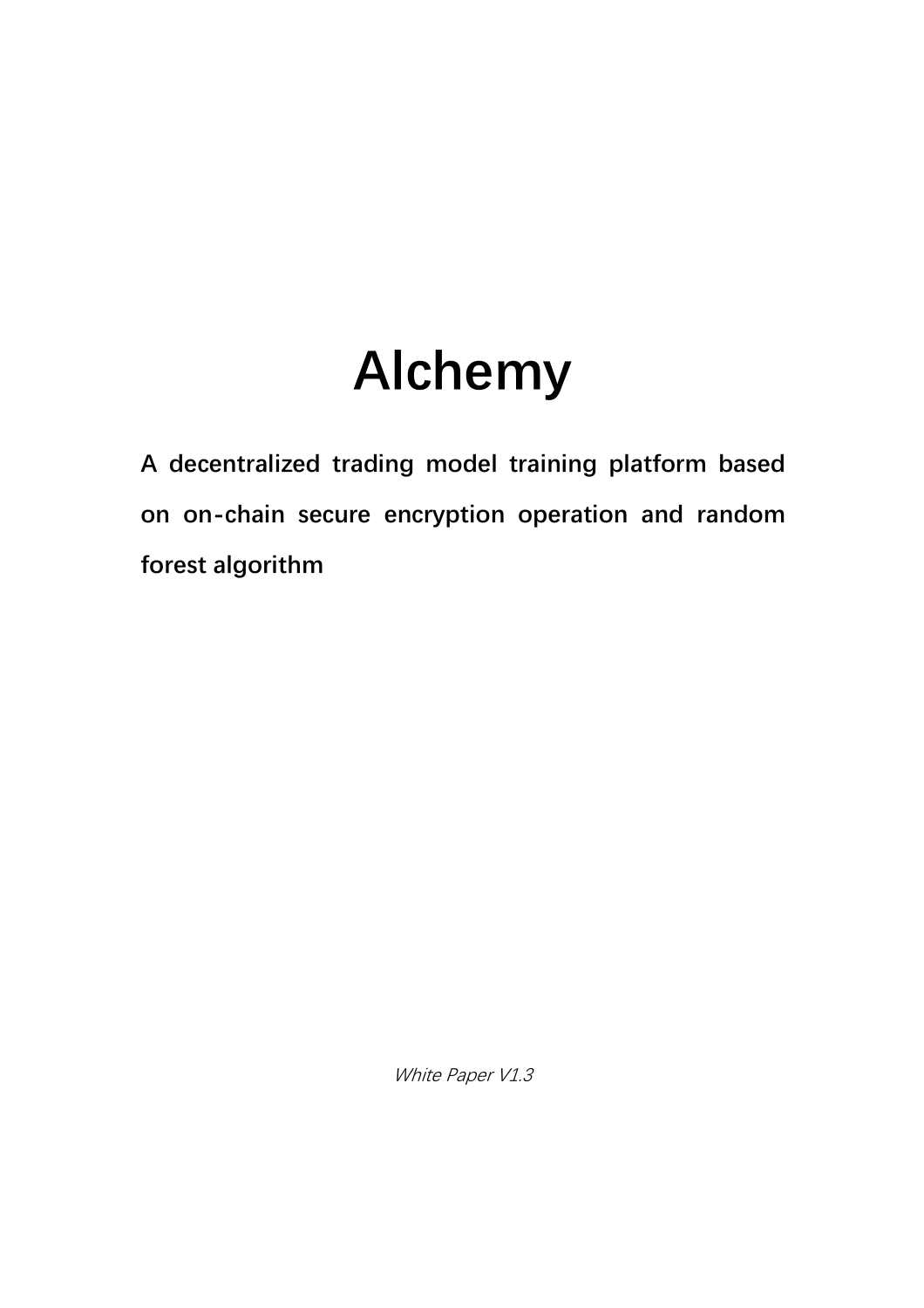# **Project Background**

#### **Programmatic Trading**

Programmatic trading originated in the stock market in the 1970s, and then developed and spread rapidly. Especially in the futures trading market, programmatic trading has gradually become the mainstream. Some data show that programmatic trading of futures in mature markets abroad has accounted for 70% -80% of the total transaction volume, but domestic has just begun. Disadvantages such as traders' emotional fluctuations in purely subjective transactions are becoming an obstacle to profitability, while the accuracy and 100% execution rate inherent in programmatic transactions bring advantages to its profitability. In the investment banking business, JPMorgan Chase uses machine learning to help the bank's global stock algorithm execute 1,300 stock transactions per day. As Morgan launches the DeepX system to new countries, the number of stocks that can execute transactions every day will increase. Natural language processing offers the potential for machines to digest thousands of written reports and categorize languages as emotions, resulting in broad investment prospects

In a case study, JP Morgan Research built an algorithm based on 250,000 analysis reports that provided source material to learn the meaning of financial terms. 100,000 news articles on global stock markets to inform future stock investment decisions.

Such signals produced strong returns and exceeded some benchmark indices. These new data forms must be analyzed before they can be used in trading investment strategies.

From the birth of Bitcoin in 2009 to the emergence of more than several thousand species, from a handful of geeks to a consensus of more than 20 million people worldwide, the market value once reached \$ 850 billion. According to CoinMarketCap data, daily crypto currency transactions amount to tens of billions or even hundreds of billions of dollars. Various disadvantages in purely subjective transactions have brought a lot of losses for most small traders in digital currency transactions.

## **Our Mission**

Use technology to help more ordinary users make decision-making strategies in complex investment environments more quickly.

## **Existing pain points**

Pure subjective trading are extremely susceptible to emotional fluctuations, false news,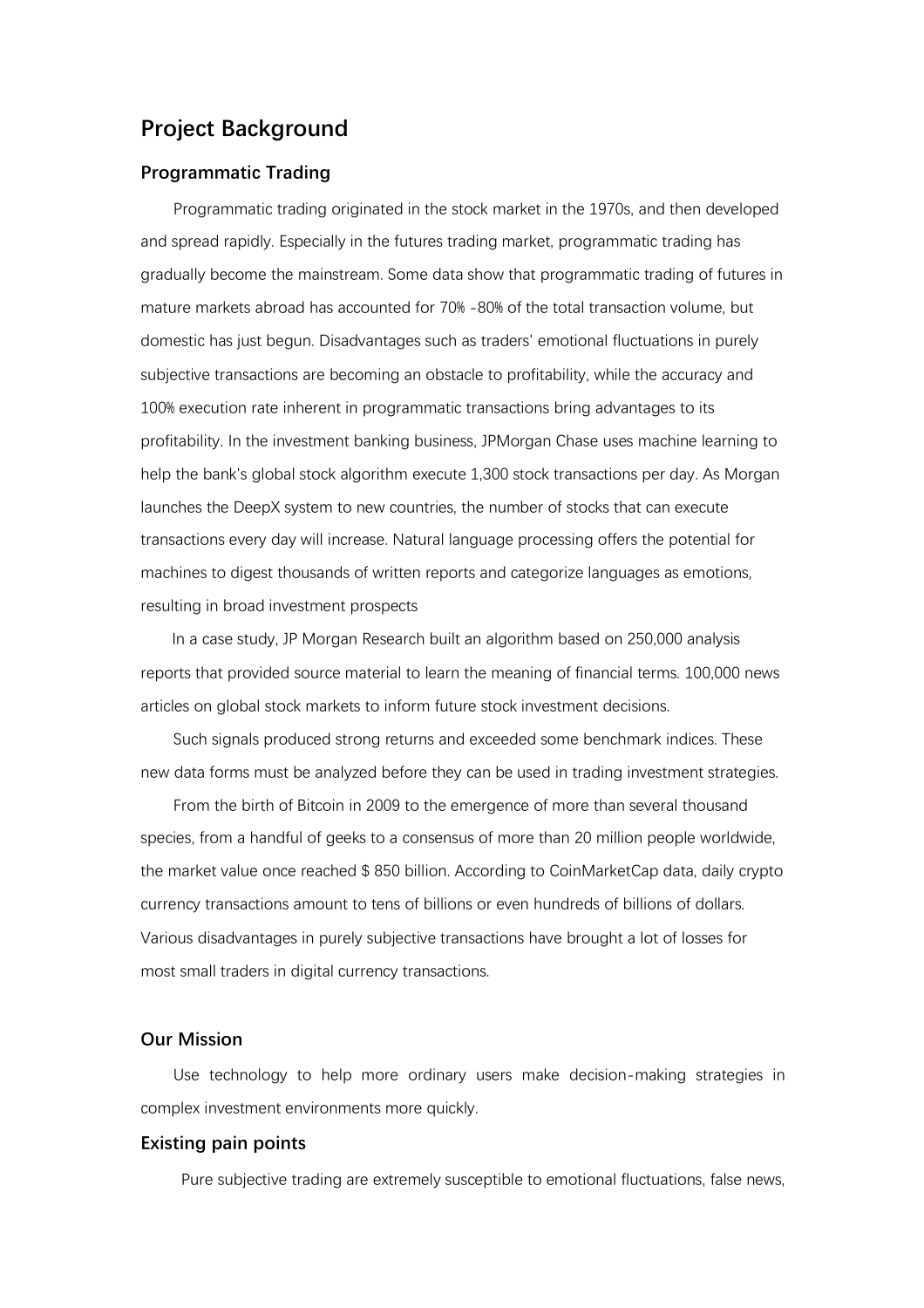etc., and the threshold for programmatic trading is high. It is in the hands of most programmatic investment institutions. It is extremely difficult for ordinary individual investors to use automatic machine trading and institutional countermeasures, leading to investment loss

# **Alchemy Introduction**

Alchemy is a decentralized data model training platform based on on-chain secure cryptographic operations and random forest training models. Blockchain ecological nodes return beacons by transmitting transaction decision data to achieve data retrieval, use, and weight verification At the same time, Alchemy uses the decentralized decision model of the random forest deep learning algorithm to build a unique algorithm training system, and uses the beacon of the data sample feedback to modify the fitting model, thereby opening a new era of decentralized data model training platforms.

The Alchemy smart contract records the relevant transaction / transfer data on the platform. The multi-party secure encryption operation and sandboxed data transmission guarantee the independence of data ownership and use rights. The Alchemy ecosystem does not store supplier data, but encapsulates the data into Sandbox, using only beacon fitting models for data sample feedback; Alchemy ecological nodes can return beacons to correct the model by transmitting transaction decision data and obtain corresponding Token rewards; nodes that mortgage a certain number of tokens can be verified Nodes, check nodes obtain transaction data training sets by means of voting on ecological nodes. Alchemy smart contracts use machine learning to trace back all transaction records, and after processing the shared data information to obtain the most Alchemy Coin as a target, and refer to other currency quotes, etc., train high-precision automatic programmatic transaction models and automatic Trading platform.

When Alchemy's model meets the requirements, the model can generate different currency pairs based on the algorithm and start automated transactions. At the same time, the model will be continuously optimized and adjusted.

Alchemy Coin (ACOIN) is Alchemy's core token and will participate in the governance of the platform in two different identities.

The first stage-model training period: ACOIN will be used as a beacon in the early stages of model construction and training, which is the key to model training after data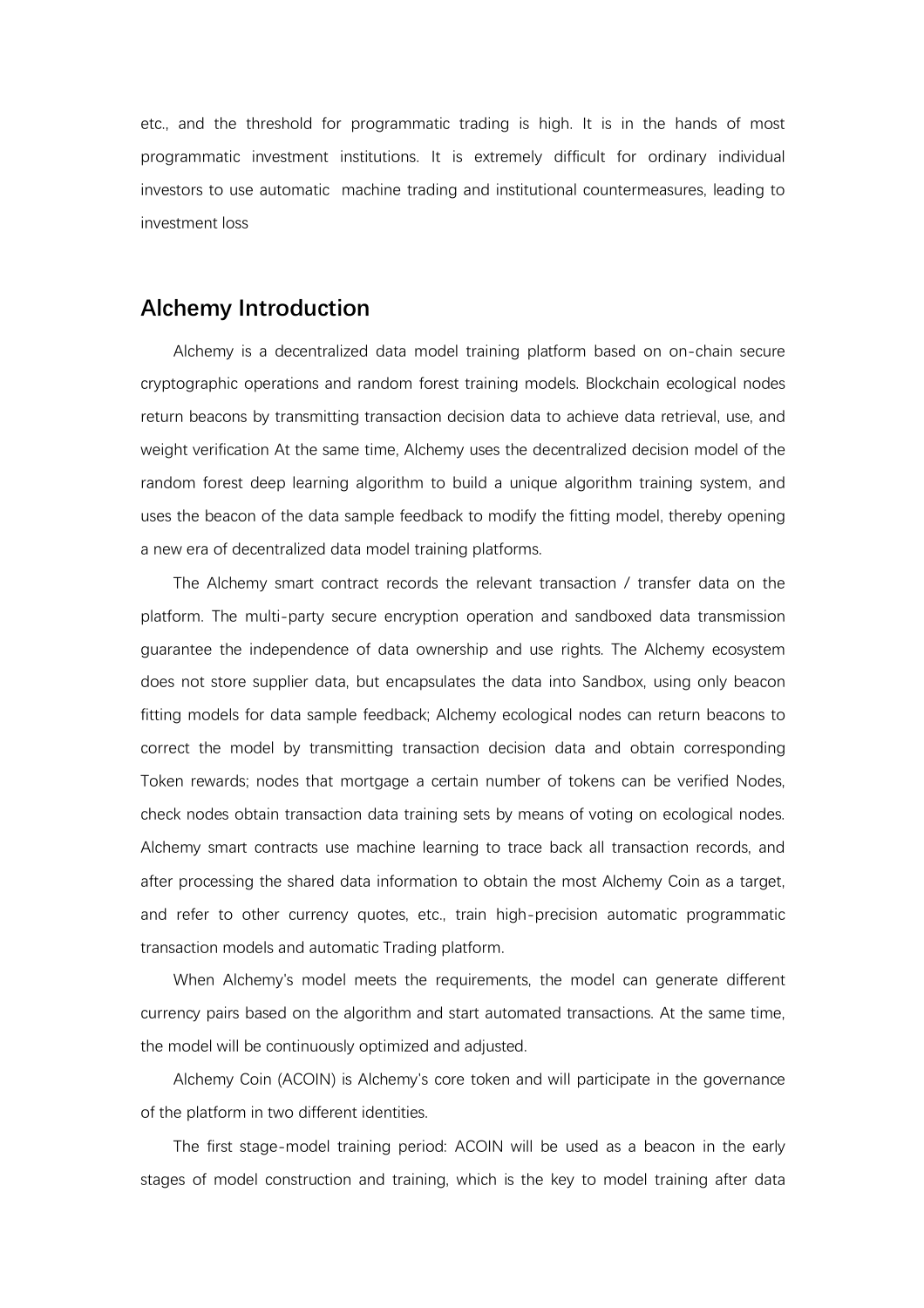extraction and structure. ACOIN quantity is the result of a certain process indicator. At the same time, nodes that transmit transaction decision data for model correction in this process will receive corresponding Coin rewards. The platform will use the number of ACOIN as a beacon, and combine the Gini coefficient and information gain of the transaction training set to train the model. Partially over-trained training set is pruned.

The second stage-model application period: After the model training is continuously strengthened to perfection, the partially perfected model will be opened to users of the external system. Users pay ACOIN to obtain the rights to use Alchemy. The data model of the training set is used for mortgage voting. According to the performance of the quarterly trading strategy of the fitted data model, the verification node income and the ecological node voting income are determined.

At the same time, in order to encourage everyone to be cautious in trading. Alchemy Coin has also implemented a strict deflation mechanism. Each transfer will be directly destroved by 1% of the transaction amount.

# **Alchemy DEX**

In order to ensure the authenticity of the data on the Alchemy platform and the security of transactions and facilitate the selection of data, Alchemy will deploy a DEX trading system with ACOIN trading pairs based on the underlying technology of the blockchain and build cross-chains between Alchemy and different digital assets Chain communication network.

Today, the decentralized exchanges considered by the cryptocurrency community are based on "cross-chain atomic transactions" (AXC transactions). Through AXC transactions, two users on two different chains can initiate two transfer transactions, and the transactions are either submitted for execution on the two ledgers or both are not executed (that is, the atomicity of the transaction). For example, two users can use AXC transactions to implement transactions between Bitcoin and Ethereum (or any two tokens on different ledgers), even if there is no mutual exchange between the Bitcoin and Ethereum blockchains connection. Under the AXC trading model, the two parties of the exchange user do not need to trust each other and do not need to rely on the transaction matching service. The disadvantage is that both parties to the transaction must be online at the same time to conduct the transaction.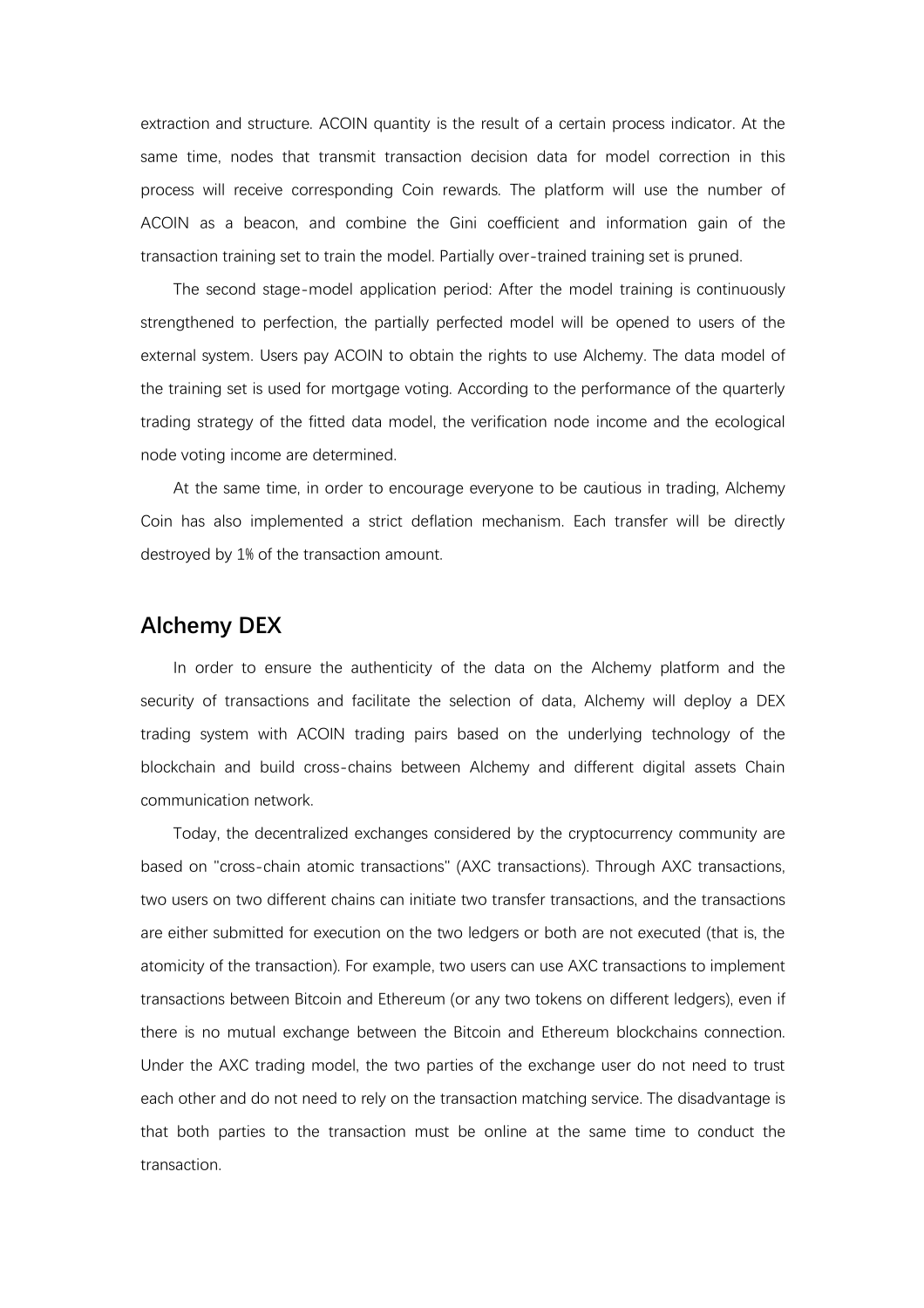Another type of decentralized exchange is a distributed exchange with an independent blockchain that makes a lot of copies. Users of this exchange can submit limit orders and shut down their computers, and transactions can be executed while the user is offline. Blockchain will complete matching and transactions on behalf of traders.

A centralized exchange can build an order book account with limit trading with a large trading volume to attract more traders. In the field of exchanges, liquidity will trigger more liquidity, so the network effect it has in the exchange business is more and more obvious (or at least the "winner-take-all" effect). At present, the daily trading volume of head cryptocurrency exchanges can reach billions of dollars. Under this strong network effect, the trading volume of AXC-based decentralized exchanges is unlikely to exceed that of centralized exchanges. If a decentralized exchange is to compete with a centralized exchange, it needs to support the operation of deep trading order books composed of limit orders. And only blockchain-based decentralized exchanges can achieve this.

The fast transaction execution provided by Alchemy DEX is a big advantage. Alchemy's internal network can quickly and preferentially determine finality (Byzantine fault tolerance) without sacrificing consistency to achieve fast transaction completion-at the same time for transaction order transactions, cross-chain communication and transactions with other networks.

Alchemy DEX, its trading throughput energy and commission delay are almost comparable to those of centralized exchanges. Traders can submit limit orders while the parties are offline. And, based on the A Byzantine consensus and the new cross-chain communication, traders can quickly complete the in and out of funds on the exchange and other networks.

Alchemy Core can be used as a source of tokens linked to other cryptocurrencies. This hook is similar to the relationship between the Cosmos hub and the partition, and both must update each other's latest blockchain in a timely manner to verify that the tokens have been transferred from one party to the other. The partitions pegged on the Alchemy network are kept in sync with the center and other cryptocurrencies. This indirect partitioning can keep the logic simple. And it is not necessary to understand other on-chain consensus strategies, such as Bitcoin's proof-of-work mining mechanism.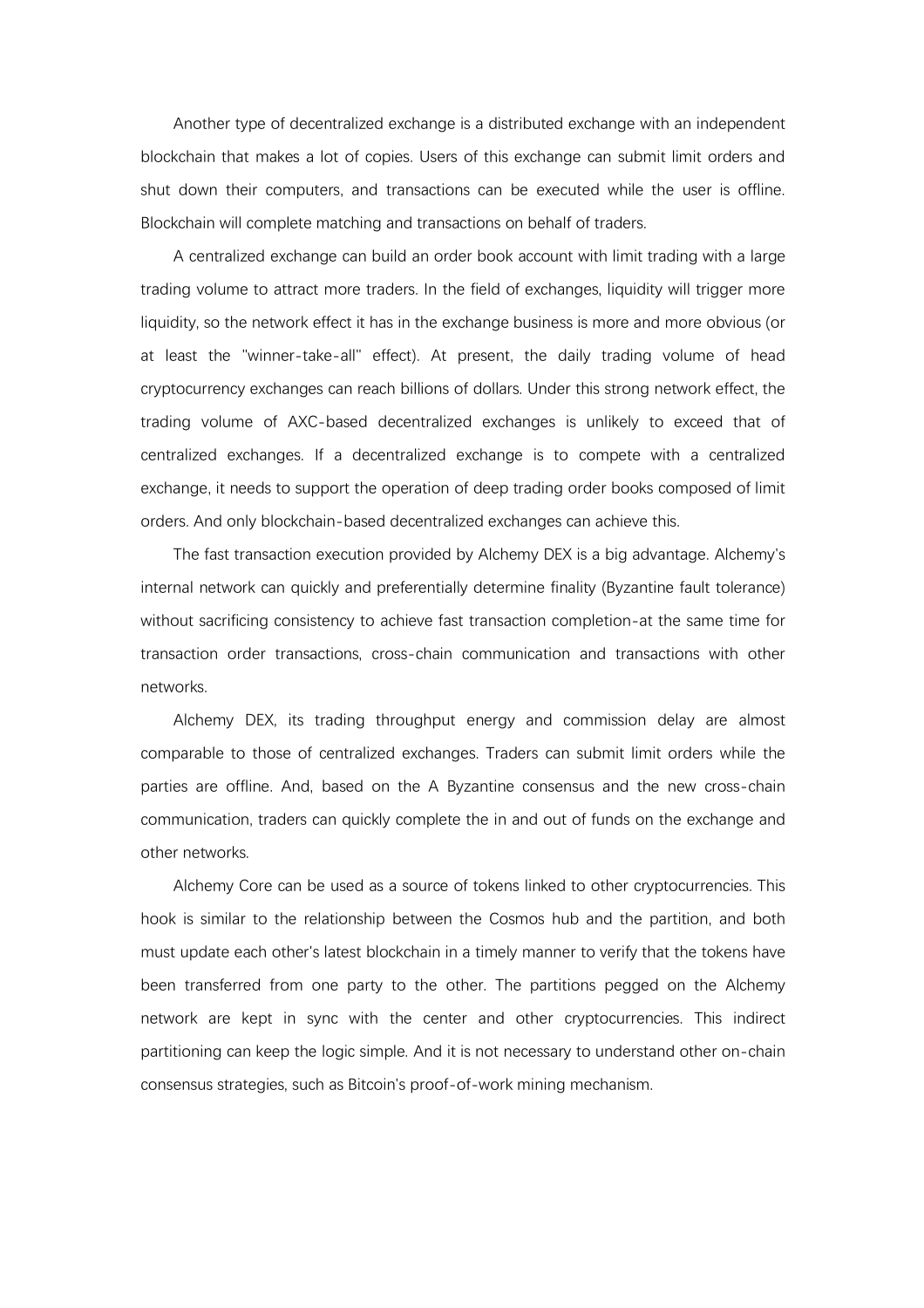#### **Send tokens to Alchemy Core**

Each validator hooked to Alchemy Core will run a bridge application with a fixed protocol on top of Alchemy's Byzantine consensus, but will also run a "full node" of the original blockchain.

When a new block is dug out from the original blockchain, the validators linked to Alchemy Core will sign and share the tips of the starting point blockchain, and their respective local perspectives can be agreed. When a bridged partition receives payment from the original blockchain (such as a sufficient number of confirmations on the chain of POW mechanisms such as Ethereum or Bitcoin), a balance with the corresponding account is created on the Core partition.

In the case of Ethereum, the Core partition can share the same validators as Alchemy Core. On the Ethereum side (original blockchain), a bridge contract will allow Ethereum owners to send Ethereum to the bridge contract in the bridge partition of Ethereum. Once the bridge contract receives Ether, Ethereum cannot be withdrawn unless the corresponding cross-chain communication data packet is received from the bridge partition. The bridge contract follows the validation group of the bridge partition, which may be the same as the validator group of Alchemy Core.

As far as Bitcoin is concerned, the concept is similar, except that instead of a bridge contract, each UTXO will be restricted by a threshold multi-signature P2SH database. Due to the limitations of the P2SH system, the signer cannot be the same as the validator group of Alchemy Core.

#### **Withdraw Tokens from Alchemy Core**

The Ethereum on the Core partition ("bridged Ethereum") can be transferred in and out of Alchemy Core. After completing the transfer to a specific Ethereum extraction address, the "bridged Ethereum" transferred out is completely deleted. A cross-chain communication message can prove the transaction on the bridge partition. This message will be announced to the Ethereum bridge contract so that the Ethereum can be taken out.

As far as bitcoin is concerned, the rigorous transaction script system makes it difficult to realize the mirror image conversion mechanism of cross-chain communication coins. Each UTXO has its own specific script, so when a Bitcoin compliance signer changes, each UTXO must migrate to a new UTXO. One solution is to compress and decompress UTXO-sets as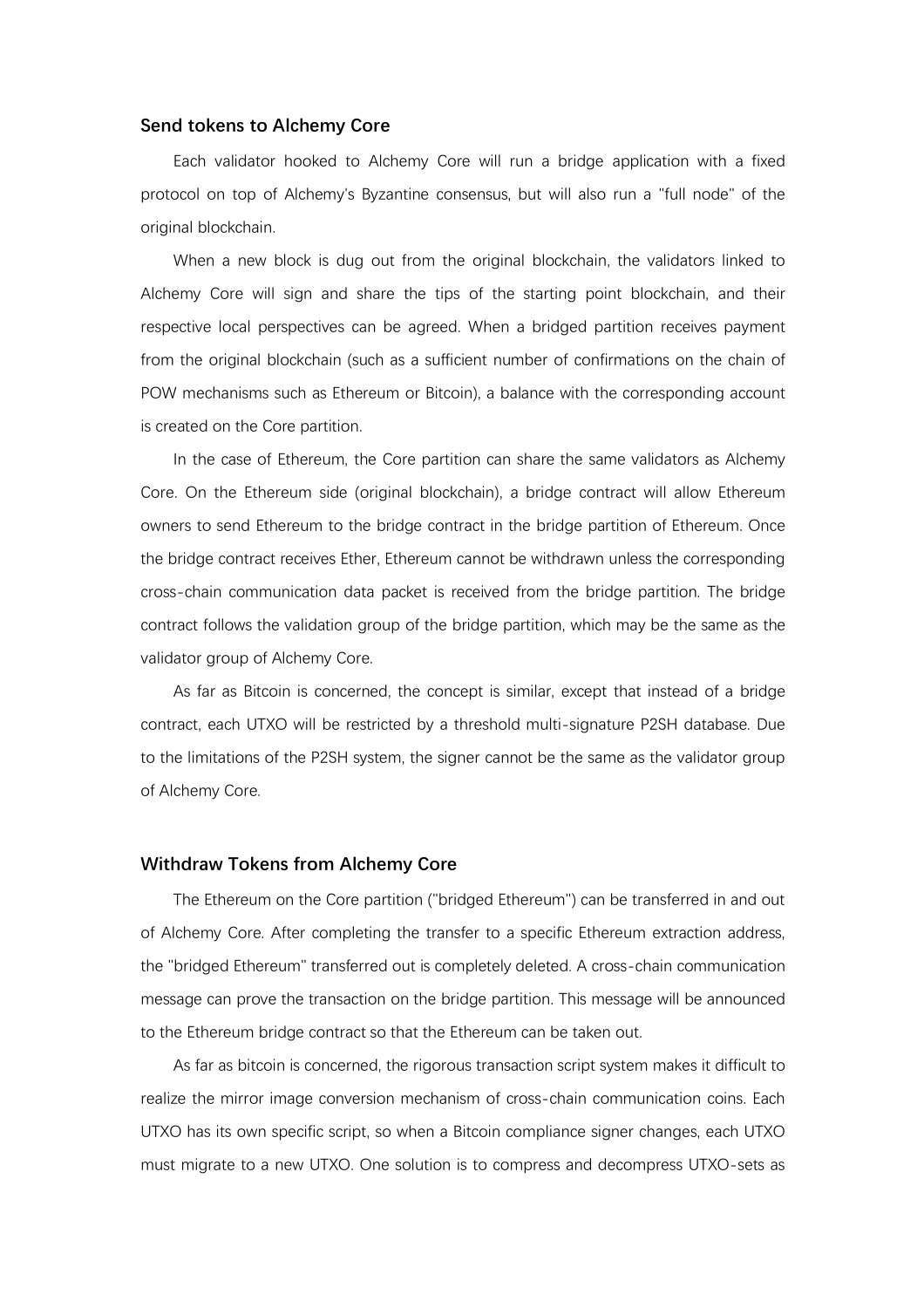needed to keep the total number of UTXOs down.

## **Multipurpose Integration**

Alchemy Core can run different application logic. The application is set when the partition is created and can be continuously updated by the administrator. This flexibility allows the Alchemy Core partition to be used as a pegging carrier for other cryptocurrencies, such as Ethereum or Bitcoin, and it can also be linked to derivatives of these blockchains. Using the same code base, the verification program and initial Distribution is different. This allows a variety of existing cryptocurrency frameworks to run, such as Ethereum, Zerocash, Bitcoin, CryptoNote, etc., and combines it with Alchemy's Byzantine consensus to become a consensus engine with better performance in the general network, providing platforms between platforms. More opportunities for interaction. In addition, as a multi-asset blockchain, each transaction may contain multiple input and output items, each of which can be any token, making Alchemy directly a decentralized exchange. Of course, it is assumed here that the transaction order passes Match on other platforms. The alternative is to make the partition as a distributed fault-tolerant exchange (including the order book account), which is a strict improvement over the centralized cryptocurrency exchange-the current exchange has been frequently attacked in the past.

#### **Alchemy Sandbox Specializing in Data Beacons**

Select effective classifiers in transaction big data: i) Which type of classifier should be selected in many competition models, such as multilayer perceptron (MLP), support vector machine (SVM), decision tree, naive Bayes classification li) Given a specific classification algorithm, the implementation of that algorithm should be chosen-for example, even if all other parameters remain the same, different initializations of the MLP will produce different decision boundaries. Unfortunately, the most commonly used program-selecting the classifier with the least error in the training data-is a flawed program. As far as the training data set is concerned, its performance may mislead the classification performance of previously unseen data, even when calculated using cross-validation methods. Then, in all (possibly infinite) classifiers that may have the same training, or even the same (pseudo) generalized performance calculated on the validation data (a part of the training data used to evaluate the performance of the classifier), Which classifier should be selected. Everything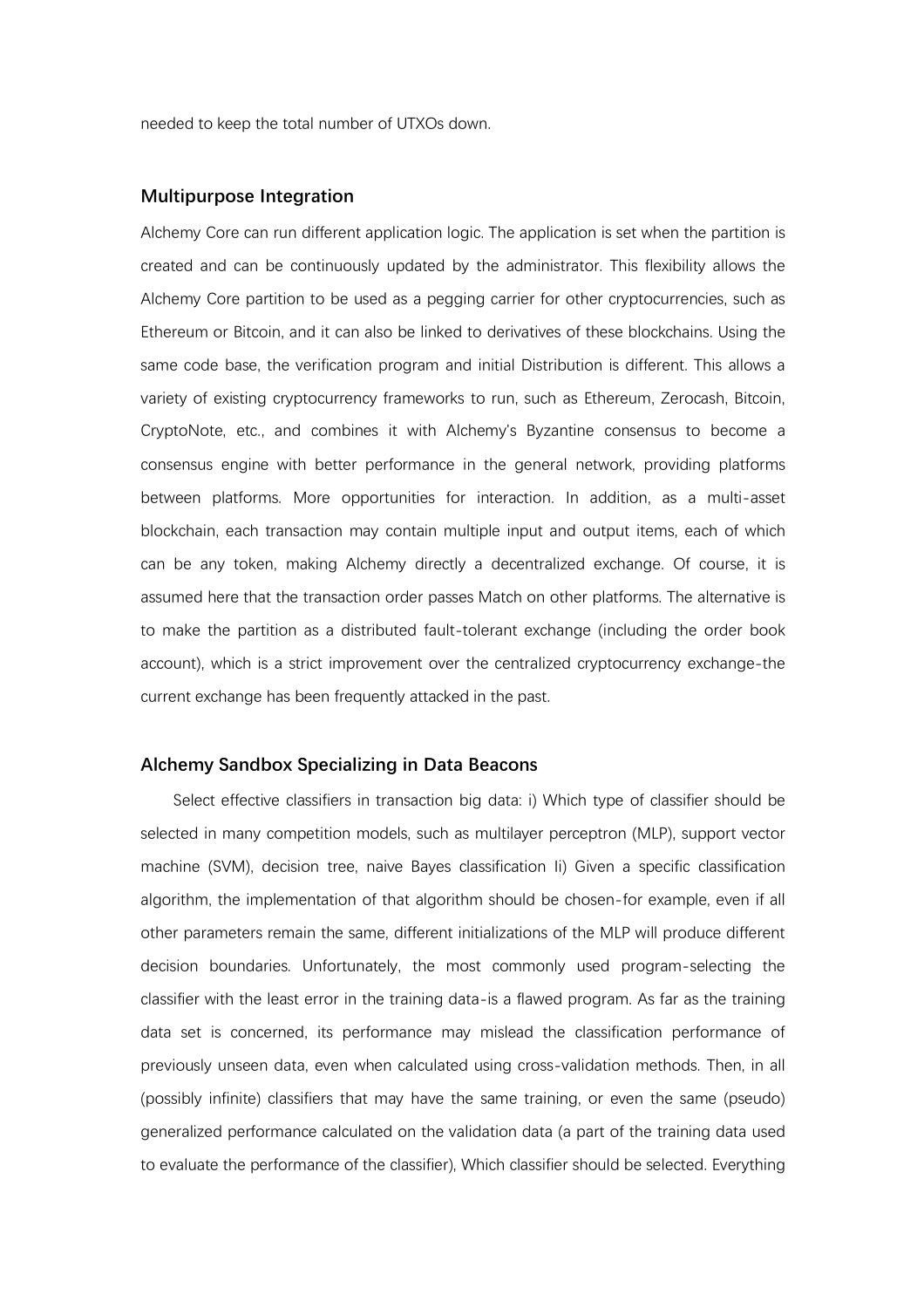else is the same. People may tend to choose randomly, but with this decision comes the risk of choosing a particularly poor model. Use a set of such models-instead of just selecting one-and combine its outputs in the following way. For example, simply averaging them can reduce the risk of unfortunately choosing a classifier with particularly poor performance.

All the ledger records in Alchemy DEX, cross-chain asset interactions, and cross-chain communication between different transaction pairs will automatically enter the Alchemy Sandbox. Decentralized beacons provide classified beacon data and samples for the model.

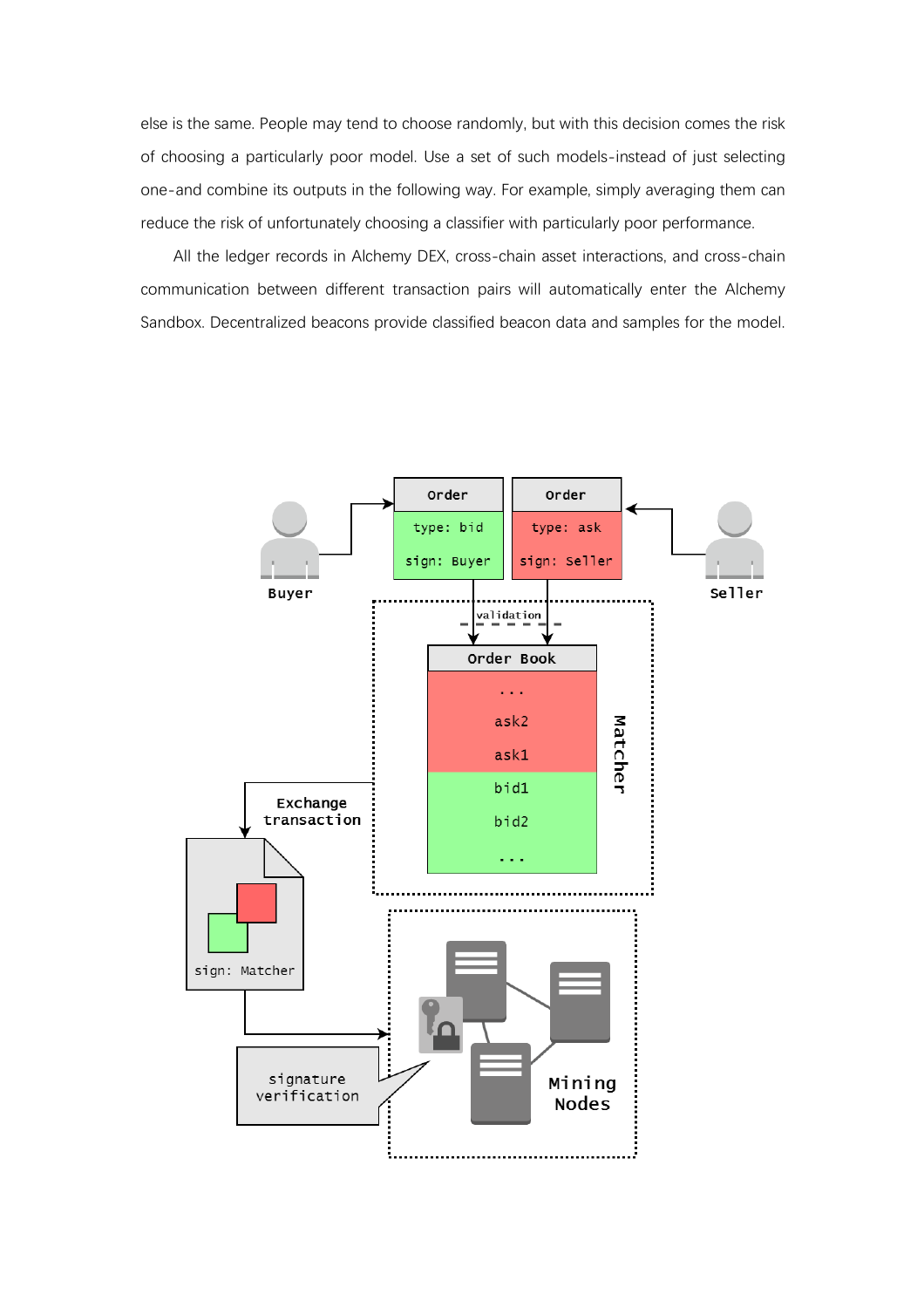# **Token Metrics of Alchemy Coin**

Alchemy Coin, referred to as ACOIN coin, is a decentralized blockchain digital asset based on Ethereum. It is based on the ERC20 standard token of the Ethereum blockchain.

| Constitute                        | Proportion | Amount | <b>Distribution details</b>                                                                           |
|-----------------------------------|------------|--------|-------------------------------------------------------------------------------------------------------|
| Community                         | 30%        | 30 M   | LockDrop                                                                                              |
| <b>Team</b>                       | 20%        | 20 M   | Lockup for 36<br>months                                                                               |
| <b>Market</b><br><b>Incentive</b> | 20%        | 20 M   | Promotion<br>cooperation for the<br>projec; Will be<br>publicized before<br>use                       |
| <b>Foundation</b>                 | 30%        | 30 M   | To support the<br>ecology of the<br>project, and the<br>community will be<br>publicized before<br>use |

**Initial issuance of 100 million ACOINs and will never be issued more**

Destruction mechanism: 1% of each transaction will burned instantly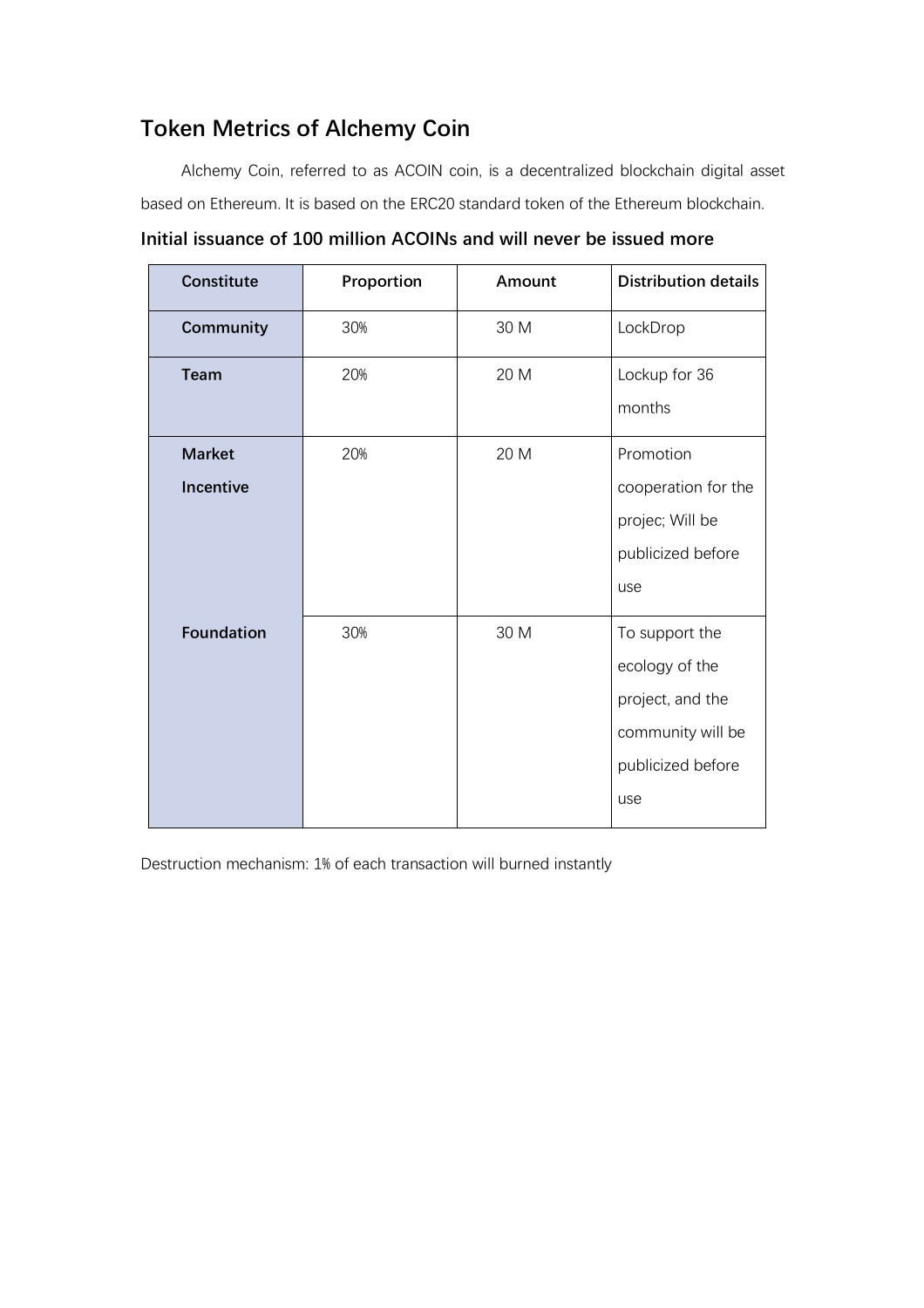# **Team holds Proportion Release Plan**

| Proportion | Amount           | Release Time |
|------------|------------------|--------------|
| 0.5%       | 0.5 <sub>M</sub> | Jan.2023     |
| 0.5%       | 0.5M             | Feb.2023     |
| 0.5%       | 0.5 <sub>M</sub> | Mar.2023     |
| $\cdots$   | $\cdots$         | $\cdots$     |
| 0.5%       | 0.5M             | Mar.2026     |
| 0.5%       | 0.5 <sub>M</sub> | Apr.2026     |

## **0.5% to be released monthly, starting from the 36th month**

# **Lock Drop rules**

## **Way of Participation**

It is carried out in 6 phases. Users deposit and lock USDT, and obtain corresponding new tokens according to the amount of the lock-up.

# **Supported Tokens**

USDT

## **Settings of Each Round**

Hard cap is set for each round and each user. And the minimum lockup limit: 10 USDT. The allocation will be divided equally according to the user's total lock factor.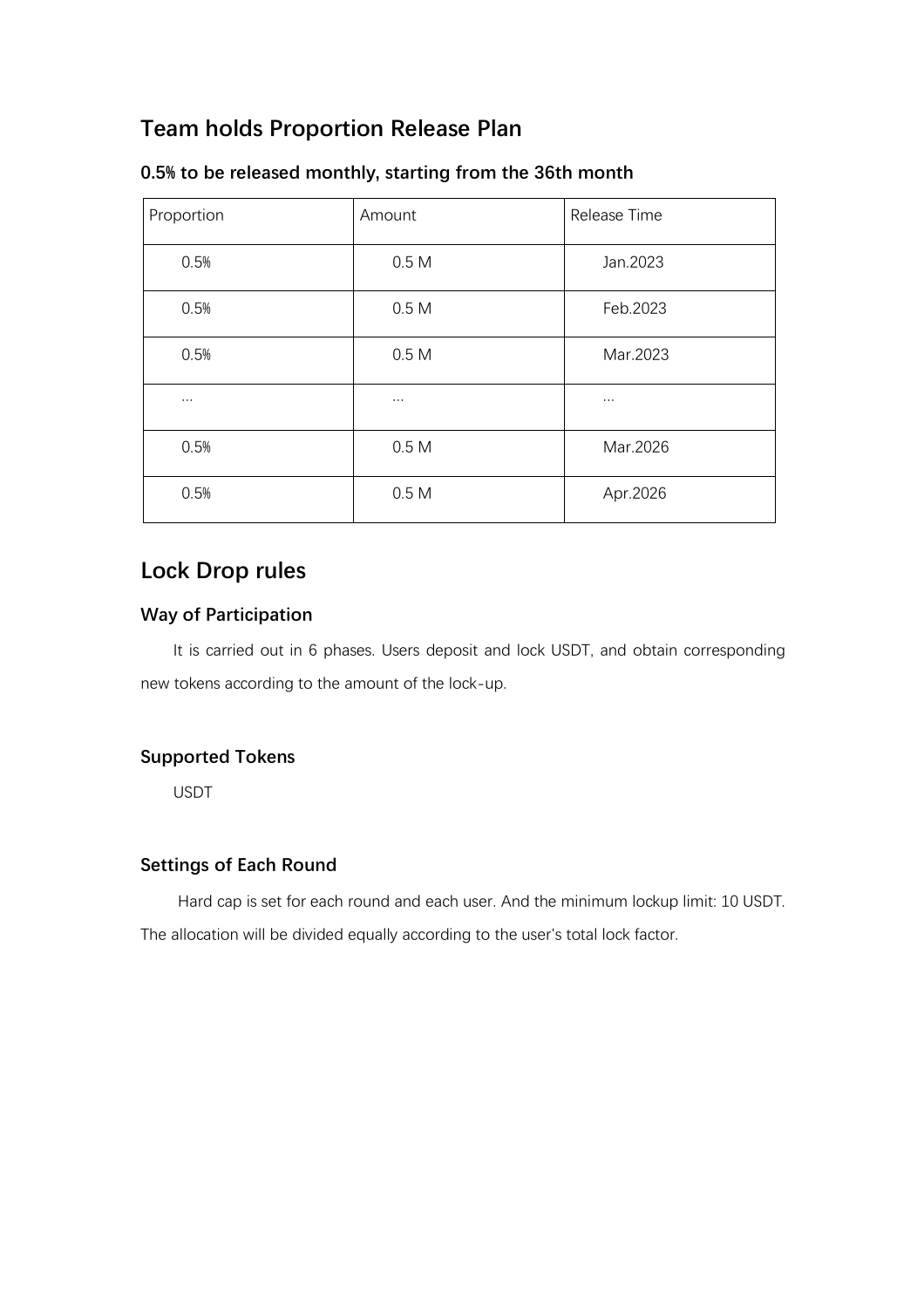## **Data of Each Round**

| Round          | Hardcap | Amount | <b>Personal Hardcap</b> |
|----------------|---------|--------|-------------------------|
| R1             | 50K     | 5M     | 500                     |
| R <sub>2</sub> | 100K    | 5M     | 1,000                   |
| R3             | 150K    | 5M     | 1,500                   |
| R4             | 200K    | 5M     | 2,000                   |
| R <sub>5</sub> | 250K    | 5M     | 2,500                   |
| R <sub>6</sub> | 250K    | 5M     | 2,500                   |

## **Operating Procedures:**

Start of the activity – The user selects the amount of lock – The hard cap reaches the end of the round – Asset lock – The return of the locked asset is ended – The system settles the quota.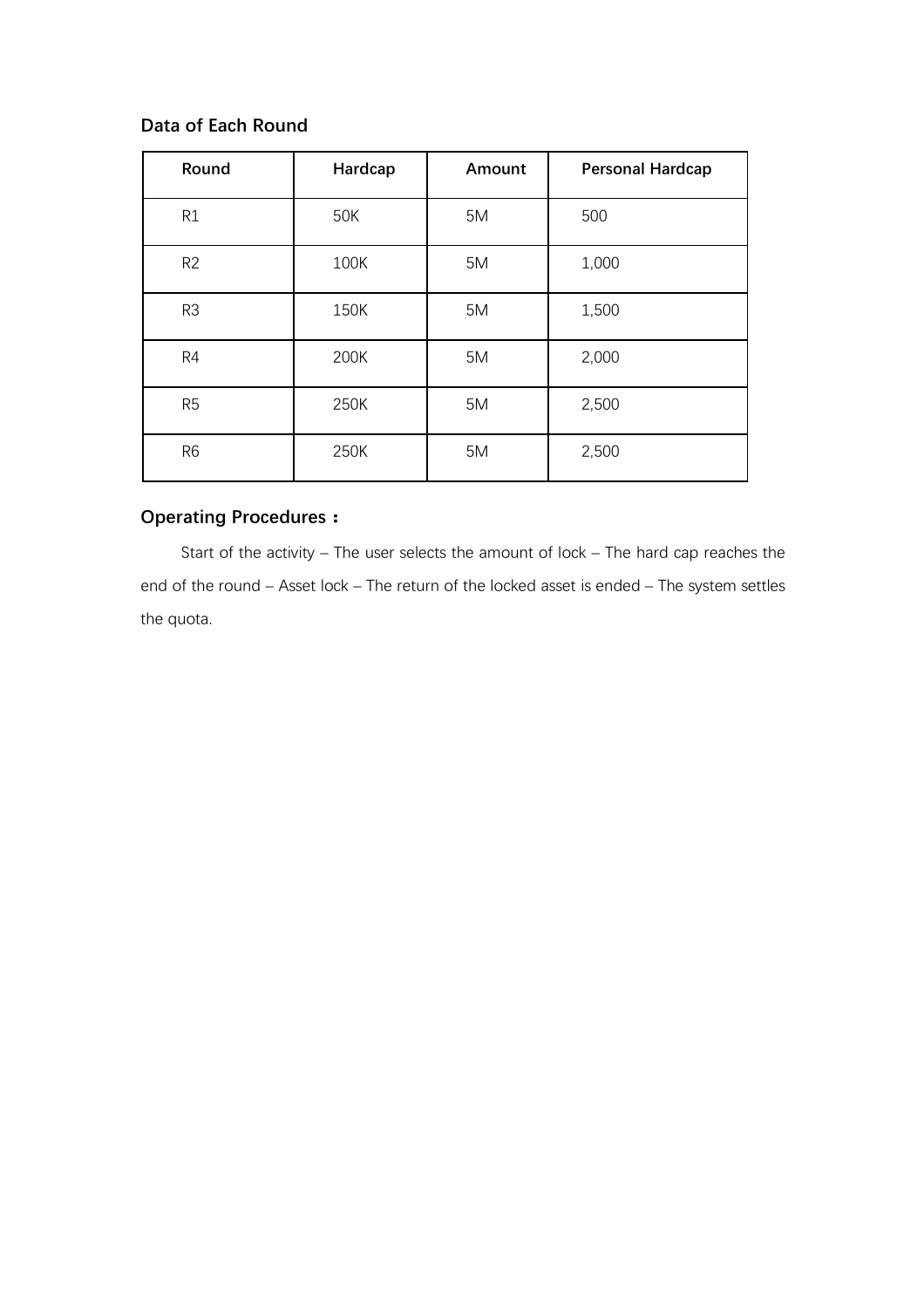# **Core Team**



## **Daniel Yeo**

Daniel has 31 years of experience in financial prime brokerage business working with Wall Street establishments like Merrill Lynch, Leman Brothers, Goldman Sachs, Audrey Lanston, Credit Suisse and Cargill. Daniel had worked in this licensed career in geographies that spanned across Singapore, Japan, the US and Hong Kong. He attended the Management Program at the Harvard Business School. Daniel has been licensed with the US NFA Series 3 and 30 as a branch manager, and in Hong Kong under SFC as a Responsible Officer.



## **Neil Bryant**

Neil Bryant is an experienced Internet and Blockchain start-up manager and CEO. He has helped to raise \$30 million so far for blockchain projects, through presenting at conferences, PR, media, representation, investor outreach activities. Neil is also the CEO of Arround and COO of IDV partners.



**Rodian Mikhalev**

Rodian has 10 years of experience in sales, business development and blockchain.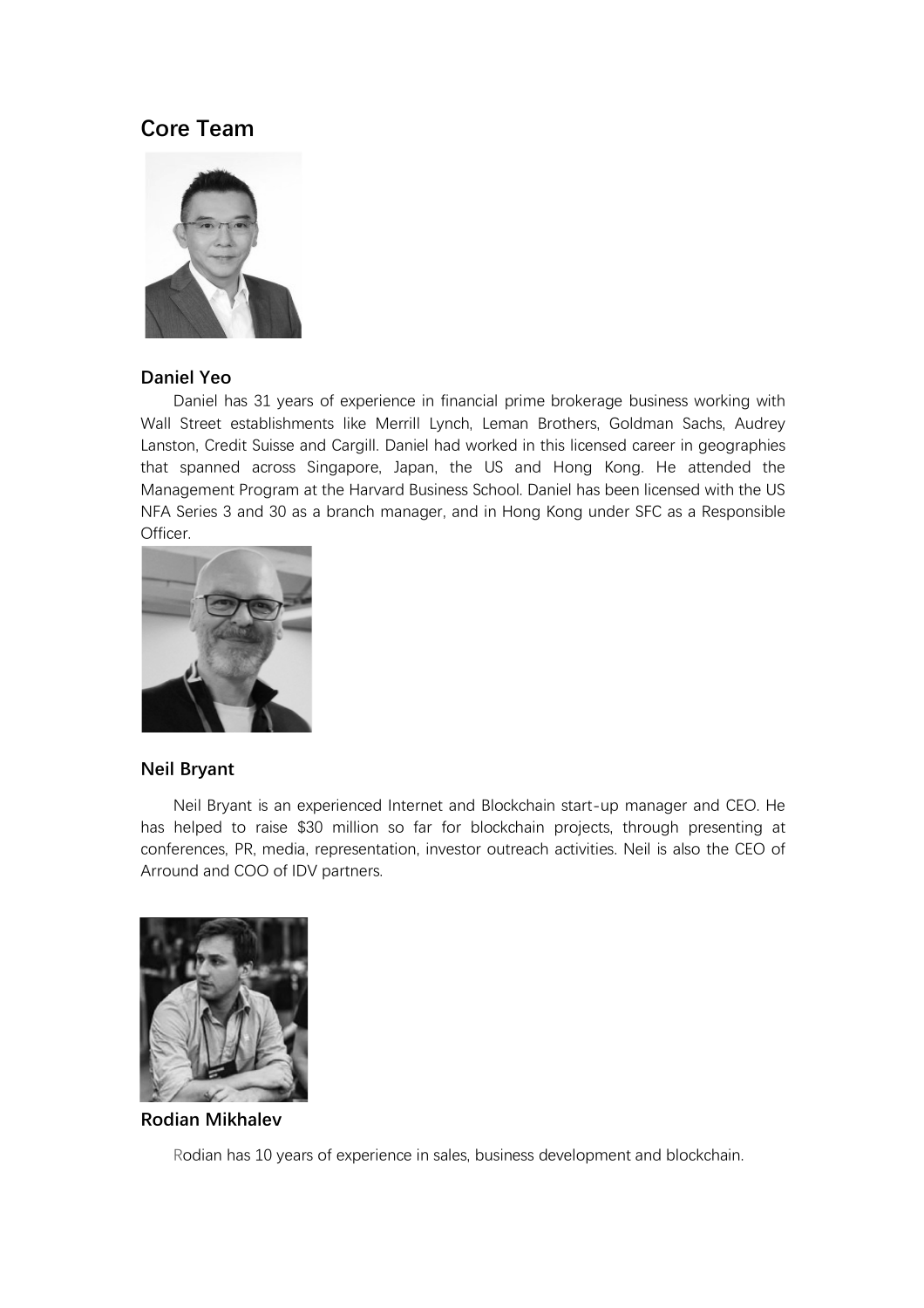Rodian founded Directblockchain.net in 2017, which covers enterprise education, fund raising, business development, crypto events, digital markets & branding, buying/selling Bitcoins OTC and etc.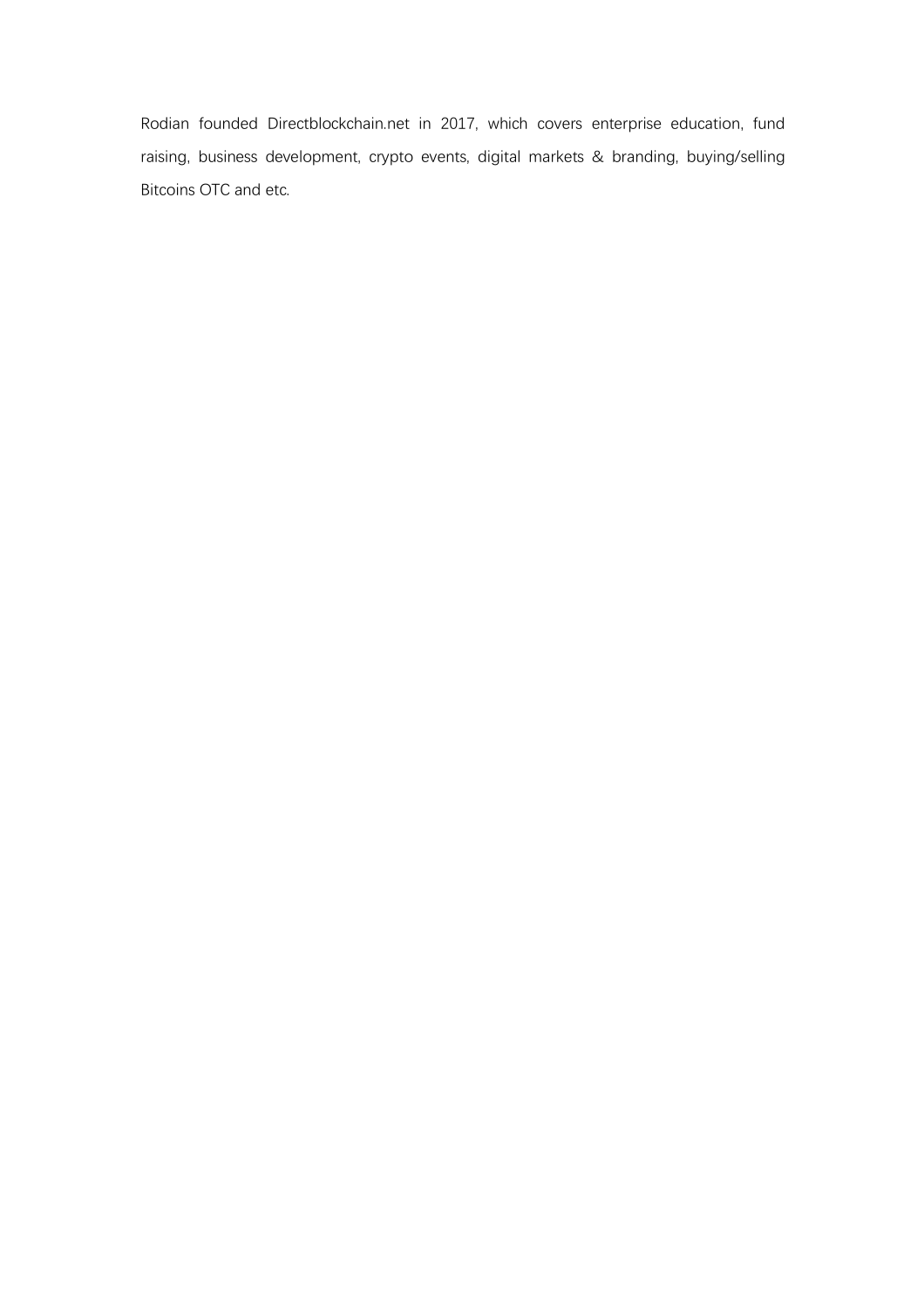# **Alchemy Roadmap**

- 2019 Q4: Token and economic model completed design
- 2020 Q1: Alchemy launches on a centralized exchange to complete Lock Drop
- 2020 Q2: Launch decentralized data model training platform
- 2020 Q3: Launch Alchemy DEX and start testing beacon data
- 2020 Q4: Complete Alchemy FPGA acceleration services and launch Alchemy acceleration services
- 2021 H1: Complete the first version of the Alchemy model and open the first version of the strategy model call
- 2021 H2: Complete Alchemy decentralized exchange version
- 2022 Q1: Officially launched the public version of Alchemy Al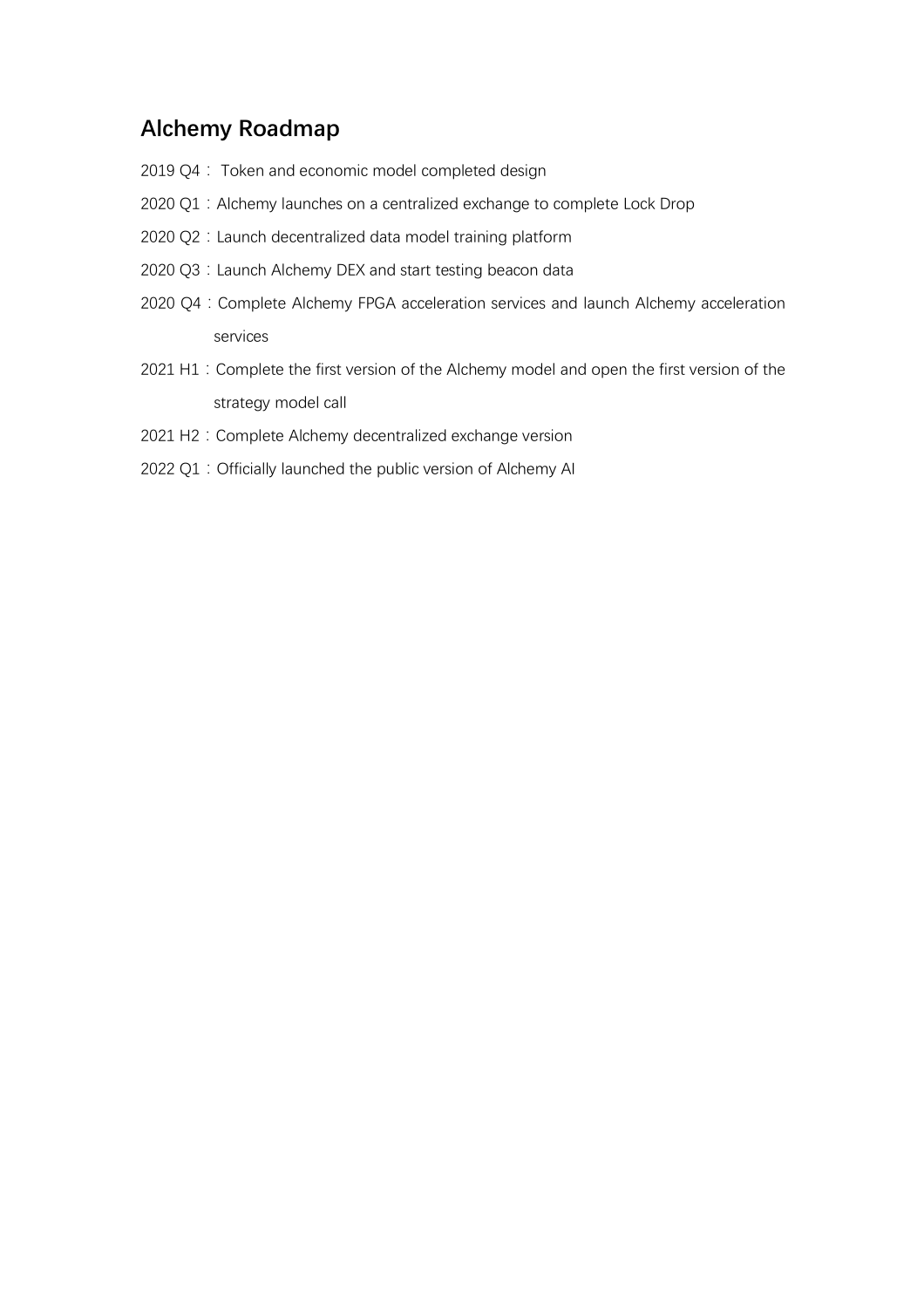## **Risk Warning and Disclaimer**

## **Disclaimer**

This document is for informational purposes only and does not constitute an opinion on the sale or purchase of Alchemy Coin shares or securities. Any similar offer or levy will be made under a trustworthy clause and permitted by applicable securities laws and other relevant laws. The above information or analysis does not constitute an investment decision or a specific recommendation. This document does not constitute any investment advice, investment intention, or instigating investment in the form of securities. This document does not constitute and is not to be construed as providing any buying or selling behavior, or any invitation to buy or sell any form of securities, nor is it any form of contract or commitment. Alchemy clearly stated that relevant users clearly understand the risks of the Alchemy platform. Once investors participate in the investment, they understand and accept the risks of the project, and are willing to personally bear all corresponding results or consequences for this. Alchemy makes it clear that it is not responsible for any direct or indirect losses caused by participating in the Alchemy project, including: 1. Economic losses caused by user trading operations 2. Any errors, negligence or inaccurate information resulting from personal understanding; 3. Personal transactions The losses caused by various types of blockchain assets and any actions caused by them. Alchemy Coin, or "ACOIN", is an encrypted token used by the Alchemy platform. Alchemy Coin is not an investment. We cannot guarantee that Alchemy Coin will increase in value, and in some cases there may be a decline in value. People who do not use their Alchemy Coin correctly may lose the right to use Alchemy Coin, and may even lose their Alchemy Coin. Alchemy Coin is not a form of ownership or control. Controlling Alchemy Coin does not represent ownership of Alchemy or Alchemy applications, and Alchemy Coin does not grant any individual any right to participate, control, or make decisions about Alchemy Coin and Alchemy Coin applications.

#### **Risk Warning**

Security: Many blockchain projects cease operations due to security issues. We attach great importance to safety, but there is no 100% safety in the absolute sense in the world, such as various losses caused by force majeure. We are committed to doing everything possible to keep your related assets safe.

Competition: We know that blockchain is an extremely competitive field. With